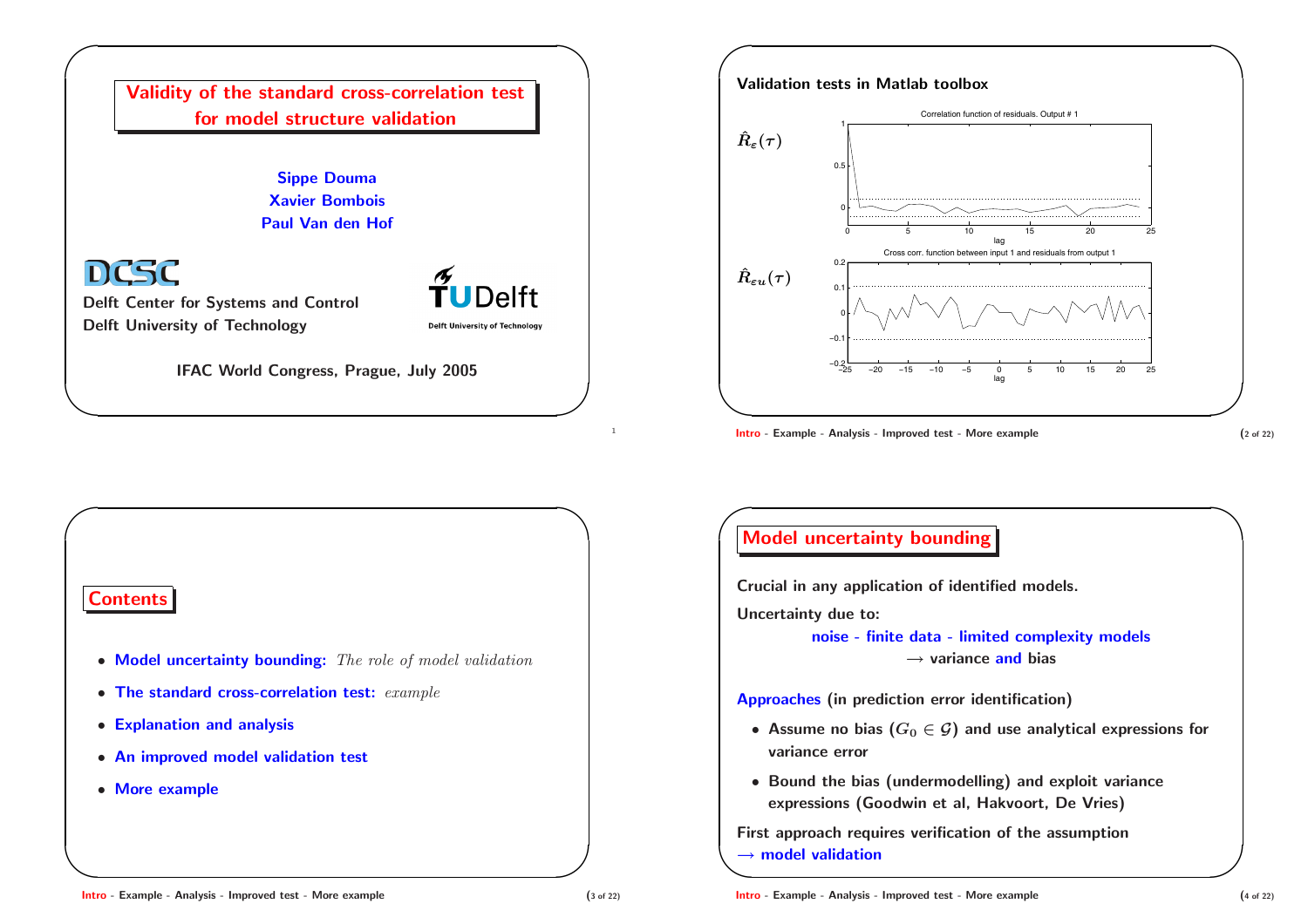### **Question:**

**✬**

 $\setminus$ 

When a model passes the model validation test, is it justified to **use analytical model uncertainty expressions (based on the** *assumption*  $G_0 \in \mathcal{G}$  **to bound the model uncertainty?** 

**If YES: model validation test is crucial for constructing uncertainty bounds**

**If NO:** how to verify/justify the assumption  $G_0 \in \mathcal{G}$ ?

**Intro - Example - Analysis - Improved test - More example (5 of 22)** (5 of 22)

**✪**

**✩**

**✩**



# **✬ Technical set-up**

**Data-generating system:**  $y(t) = G_0(u(t)) + v(t)$ with  $v(t) = H_0(q)e(t)$  and  $v(t)$  uncorrelated with  $u(t)$ .

*Model* **<b>class:**  $\mathcal{M}(\theta)$  **:**  $[G(q, \theta), H(q, \theta)]$ 

 $\mathbf{P}$ **E** estimate:  $\hat{\theta}_N = \arg\min_{\theta} \frac{1}{N} \sum^N \frac{1}{N}$ *t***=1**  $\varepsilon^{\textbf{2}}(t,\theta)$ 

**with**

$$
\varepsilon(t,\theta)=H^{-1}(q,\theta)(y(t)-G(q,\theta)u(t))
$$

**</u>**  $\mathsf{Standard\; validation\; test\; for}\; G(q,\hat{\theta}_N)$  : **cross-correlation test**  $R_{\varepsilon u}(\tau) = 0$ 

**Intro - Example - Analysis - Improved test - More example** (6 of 22)

**✪**

**✩**



**✪**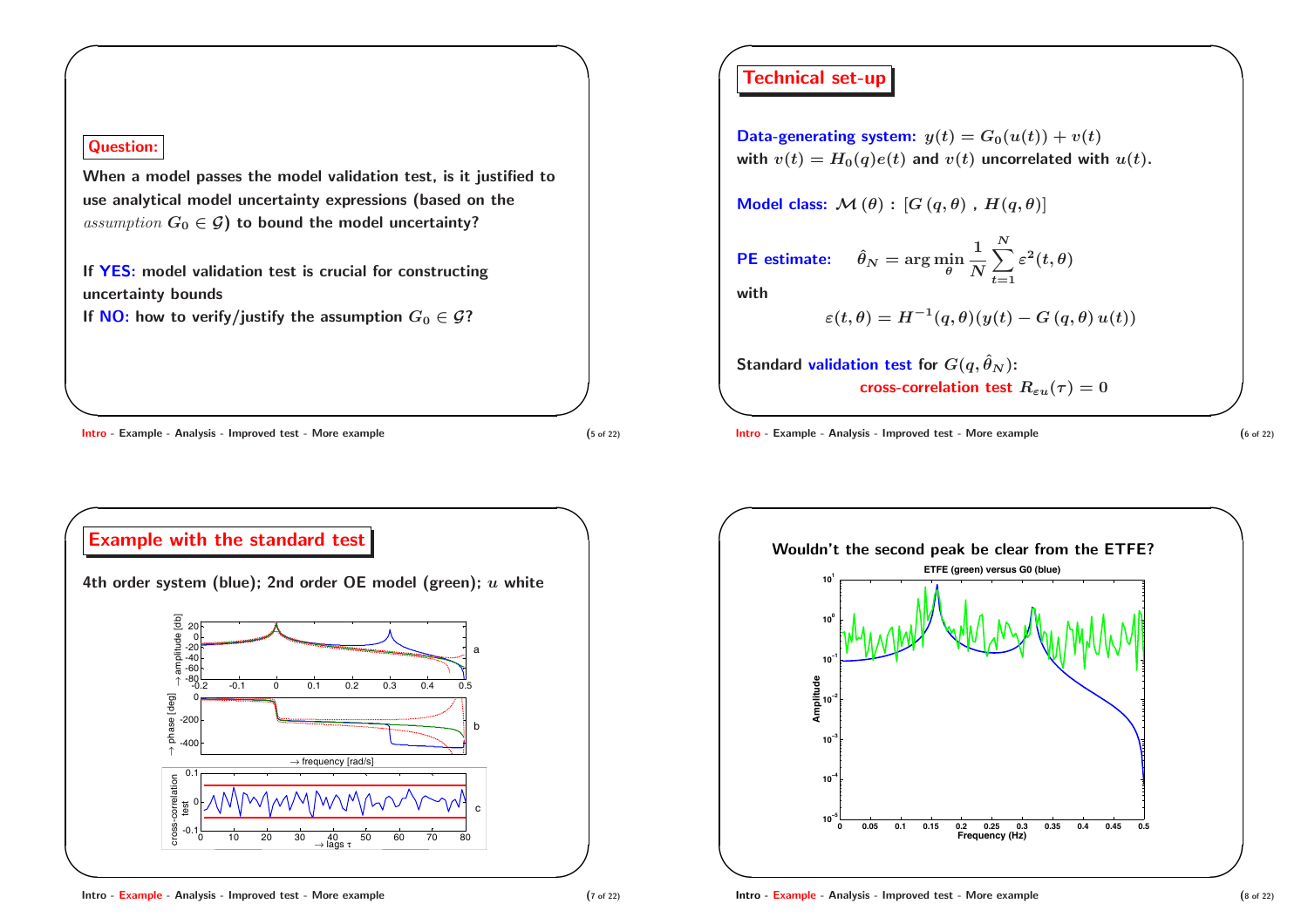





**✬ Philosophy behind <sup>a</sup> model structure validation test**

$$
\varepsilon(t,\hat\theta_N) = \beta_b(t,\hat\theta_N,G_0,\theta^*) + \beta_v(t,\hat\theta_N,\theta^*) + \varepsilon_v(t,\hat\theta_N)
$$

**Test the hypothesis**

 $\setminus$ 

$$
\Upsilon_0: G_0 = G(q, \theta^*) \in \mathcal{M}(\theta), \ \ i.e. \ \beta_b = 0.
$$

Standard test: assume  $\hat{\theta}_N=\theta^*$   $(\beta_v=0)$ , and check whether

$$
\hat{R}_{\varepsilon u}(\tau)=\hat{R}_{\varepsilon_v u}(\tau)\in\mathcal{N}(0,P/N)
$$

with  $P = \sum_{i=1}^{\infty}$ *τ***=***−∞*  $R_u(\tau)R_{\varepsilon_v}(\tau).$ 

**✪**

**✩**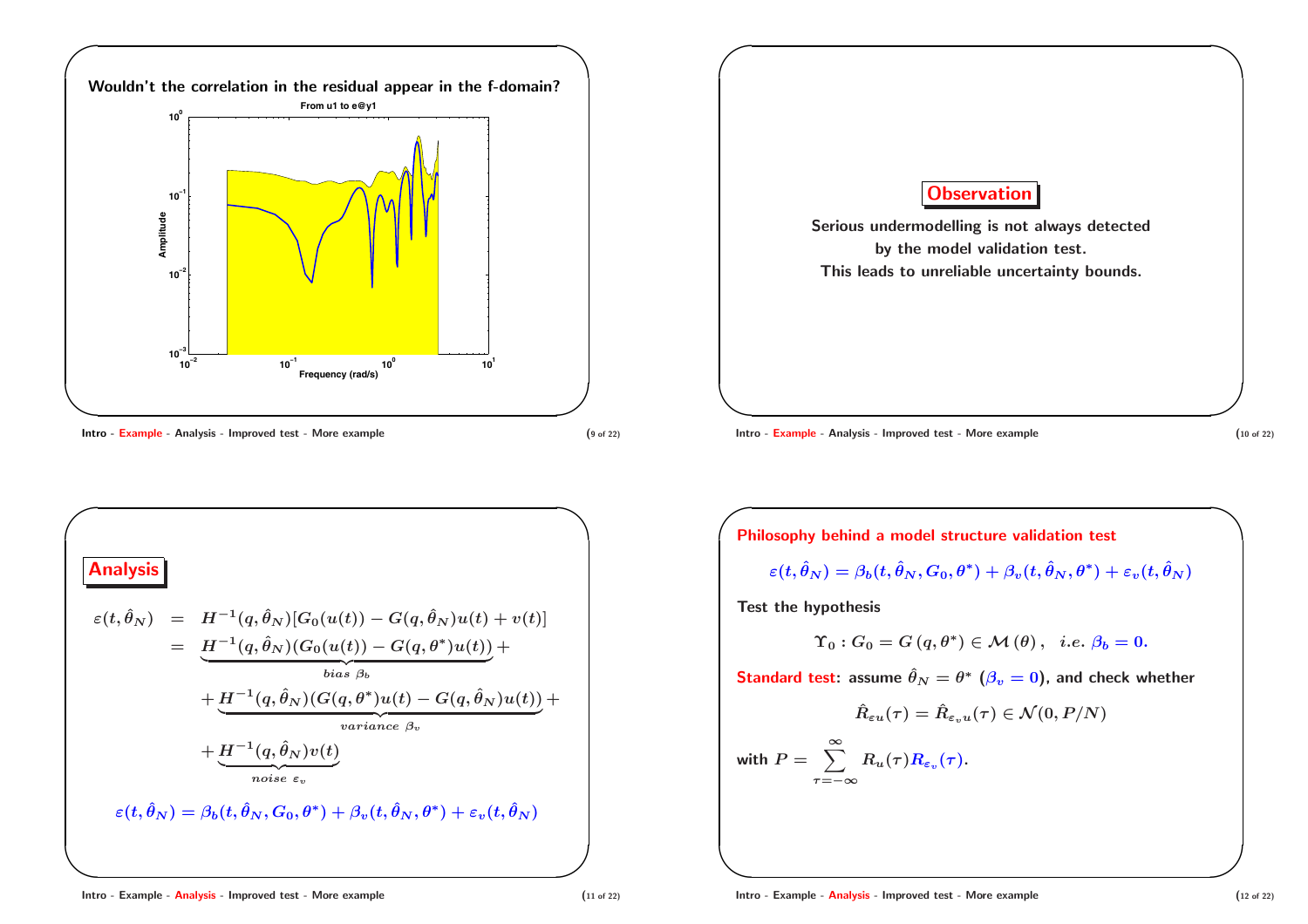

$$
\varepsilon(t,\hat\theta_N) = \beta_b(t,\hat\theta_N,G_0,\theta^*) + \beta_v(t,\hat\theta_N,\theta^*) + \varepsilon_v(t,\hat\theta_N)
$$

**Test the hypothesis**

$$
\Upsilon_0: G_0 = G(q, \theta^*) \in \mathcal{M}(\theta), \ \ i.e. \ \beta_b = 0.
$$

Standard test: assume  $\hat \theta_N = \theta^* \,\, (\beta_v = 0),$  and check whether

**overestimated** if  $\beta_b \neq 0$ .  $\hat{R}_{\varepsilon u}(\tau) = \hat{R}_{\varepsilon_v u}(\tau) \in \mathcal{N}(0,P/N)$ with  $P = \sum_{i=1}^{\infty}$ *τ***=***−∞*  $R_u(\tau)R_{\varepsilon_v}(\tau).$ **If**  $P$  is estimated by  $\hat{P} = \sum_{i=1}^{\infty}$ *τ***=***−∞*  $R_u(\tau) \hat{R}_{\varepsilon}(\tau)$ , it will be

 $Intro - Example - **Analysis - Improved test - More example**$  (13 of 22)

**✪**

**✩**

**✩**

### **Observations**

**✬**

**</u>** 

**✬**

 $\setminus$ 

- **Standard test uses statistical bounds that are dependent on the assumption**  $\theta^* = \theta_0$ .
- **The test is only valid under the same assumption that it intends to validate.**

 $Intro - Example - **Analysis - Improved test - More example**$  (14 of 22)

**✪**

**✩**

**✩**



- **(1) Isolating noise model from undermodelling**
	- **Apply periodic input data and average out undermodelling term;**
	- $\bullet$  <code>ldentify</code> a noise model from data with  $u=0.$
	- **Identify high order (auxiliary) plant model to be used as carrier (no bias), and estimate <sup>a</sup> time series model for modelling**  $v$  and  $R_{\varepsilon_v}(\tau)$
	- **(cf. bootstrap method of Tj¨arnstr¨om and Ljung, 2002)**

**✪**

**✪**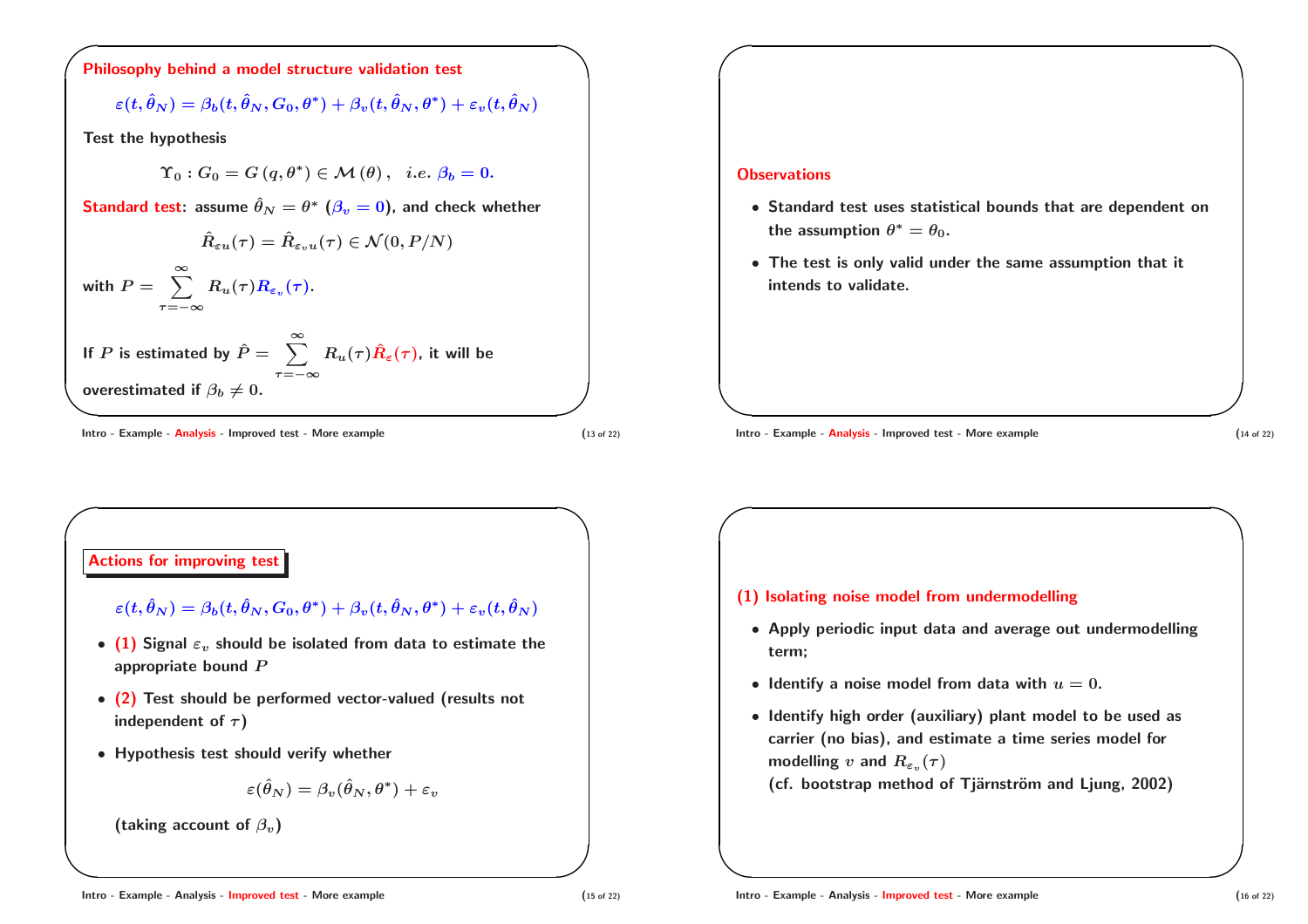## **✬ (2) Vector-valued test**

 $\setminus$ **✪ If**  $\hat{\theta}_N = \theta^*$ , consider  $\hat{\textbf{R}}^T_{\varepsilon u} = [\hat{R}_{\varepsilon u}(0) \cdots \hat{R}_{\varepsilon u}(n_\tau-1)]$ **Then**  $\hat{\mathbf{R}}_{\varepsilon u} = % \sum_{i=1}^n \alpha_i \mathbf{P}_{\varepsilon_i} \cdot \mathbf{P}_{\varepsilon_i} \cdot \mathbf{P}_{\varepsilon_i} \cdot \mathbf{P}_{\varepsilon_i} \cdot \mathbf{P}_{\varepsilon_i} \cdot \mathbf{P}_{\varepsilon_i} \cdot \mathbf{P}_{\varepsilon_i} \cdot \mathbf{P}_{\varepsilon_i} \cdot \mathbf{P}_{\varepsilon_i} \cdot \mathbf{P}_{\varepsilon_i} \cdot \mathbf{P}_{\varepsilon_i} \cdot \mathbf{P}_{\varepsilon_i} \cdot \mathbf{P}_{\varepsilon_i} \cdot \mathbf{P}_{\vare$ **1** *N*  $\begin{bmatrix} u(1) & u(2) & \cdots & \cdots & u(N) \end{bmatrix}$  $\begin{array}{c} \begin{array}{c} \begin{array}{c} \end{array} \end{array} \end{array}$ **. . .** *··· ···* **. . .**  $u(1) \cdots u(N - n_{\tau} + 1)$ 1 *P<sup>u</sup>*  $\left\lceil \right.$   $\varepsilon(1)$  $\begin{array}{c} \begin{array}{c} \begin{array}{c} \end{array} \end{array} \end{array}$ **. . .** *<sup>ε</sup>***(***N***)** -  $\epsilon$ **so that**  $cov(\hat{\textbf{R}}_{\varepsilon u}) = P_u \Lambda_{\varepsilon} P_u^T$ **with**  $\Lambda_{\varepsilon} = \mathbb{E}(\epsilon \epsilon^T)$ 

Intro - Example - Analysis - Improved test - More example (17 of 22)

**✩**

1

**Based on**

**✬**

**</u>** 

$$
\sqrt{N}\hat{\boldsymbol{\rm R}}_{\varepsilon u}\rightarrow \mathcal{N}(0,P_u\Lambda_{\varepsilon}P_u^T) \quad \ \ N\rightarrow \infty
$$

**it** follows that  $G(q, \hat{\theta}_N)$  is not invalidated if

$$
\hat{\mathrm{R}}^T_{\varepsilon u} [P_u \Lambda_\varepsilon P_u^T]^{-1} \hat{\mathrm{R}}_{\varepsilon u} \leq c_{\chi} \left( \alpha, n_\tau \right) / N
$$

**Computation of**  $\Lambda_{\varepsilon}$  **requires** a noise model.

 $Intro - Example - Analysis - Improved test - More example$  (18 of 22)

**✪**

**✩**





#### Intro - Example - Analysis - Improved test - More example (19 of 22)